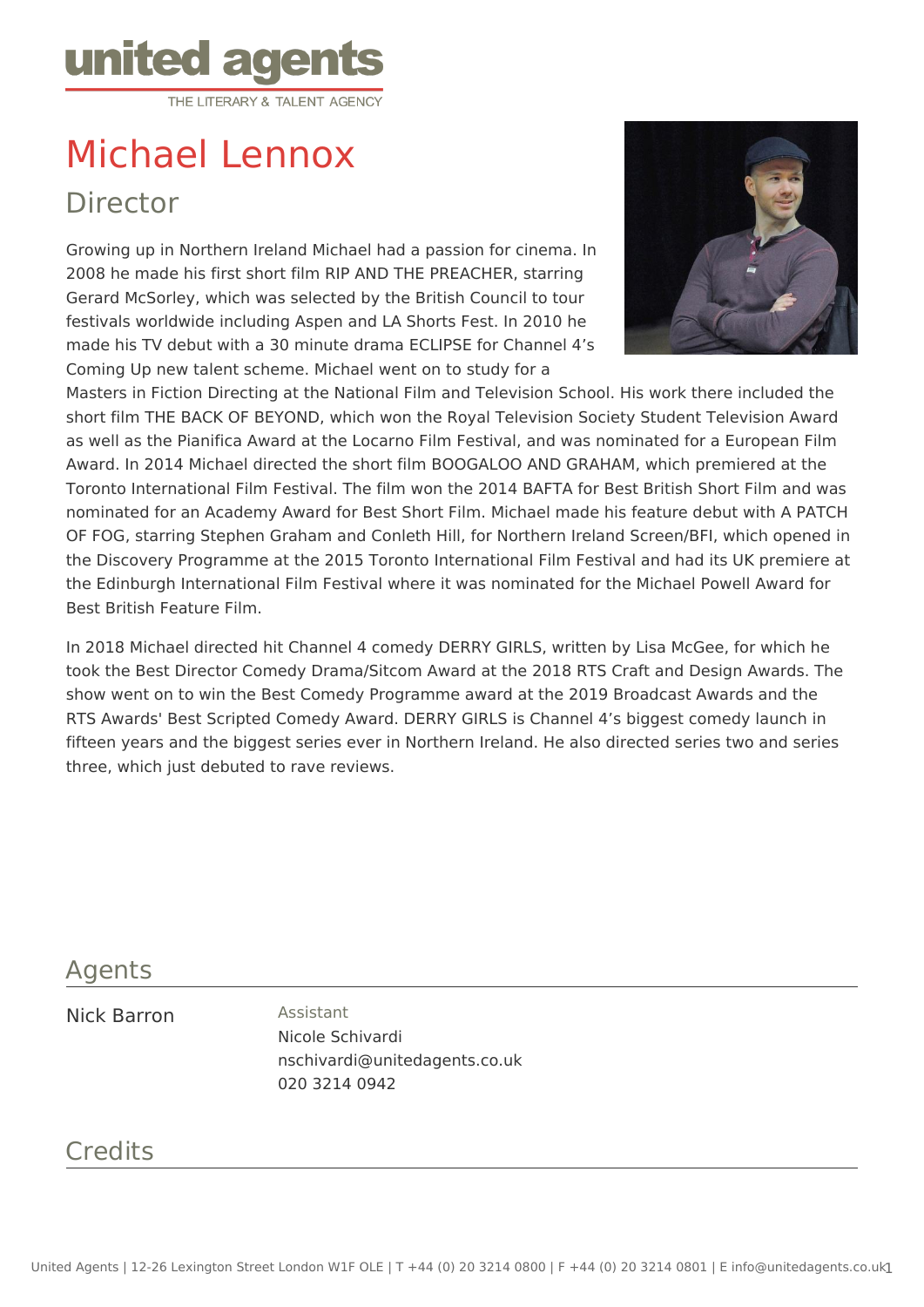# In Development

| Production  | Company                       | Notes                                                                     |
|-------------|-------------------------------|---------------------------------------------------------------------------|
| ROAD RACERS | Doubleband Films Feature film |                                                                           |
| HARVESTING  |                               | Out of Orbit Ltd / FBeFalture, based on the novel <code>HARVESTING</code> |
|             |                               | by Lisa Harding                                                           |

#### Film

| Production | Company | Notes                                                                      |  |                                                   |  |
|------------|---------|----------------------------------------------------------------------------|--|---------------------------------------------------|--|
|            |         | A PATCH OF FOGe Fyzz FadWlrittyten by John Cairns and Michael McCartney, A |  |                                                   |  |
| 2015       |         |                                                                            |  | FOG premiered at Toronto International Film Festi |  |

#### Television

| Production Company     |           | Notes                                                                                                                                                                                                                                                                                                      |
|------------------------|-----------|------------------------------------------------------------------------------------------------------------------------------------------------------------------------------------------------------------------------------------------------------------------------------------------------------------|
| (Series 3)<br>2022     |           | DERRY GIRLSHat Trick/C4 Written by Lisa McGee.                                                                                                                                                                                                                                                             |
| (Series 2)<br>2019     |           | DERRY GIRLSHat Trick / C Written by Lisa McGee. Nominated for Best Comedy<br>the Edinburgh TV Awards 2019; Nominated for Best<br>Programme at the 2020 Broadcast Awards. Winner<br>Comedy at the 2019 Bulldog Awards                                                                                       |
| 2018                   |           | DERRY GIRLSHat Trick/C4 Written by Lisa McGee. Winner of Best Director of<br>Drama/Situation Comedy at the 2018 RTS Awards.<br>Best Comedy Programme at the 2019 Broadcast Aw<br>Winner of Best Scripted Comedy at the 2019 RTS A<br>Nominated for Best Scripted Comedy at the 2019 B<br>Television Awards |
| (Series 4)<br>2017     |           | ENDEAVOUR Mammoth/ITVDirected the second film of the series, CANTICLE                                                                                                                                                                                                                                      |
| <b>ECLIPSE</b><br>2010 | Channel 4 | Touchpaper / Written by Richard T Kelly, ECLIPSE featured as p<br>Channel 4 'Coming Up' season                                                                                                                                                                                                             |

## Short Films

| Production Company Notes                         |  |  |  |
|--------------------------------------------------|--|--|--|
| HERE'S LOOKINPGesky FilmsWritten by Ronan Blaney |  |  |  |
| AT YOU KID                                       |  |  |  |
| 2018                                             |  |  |  |